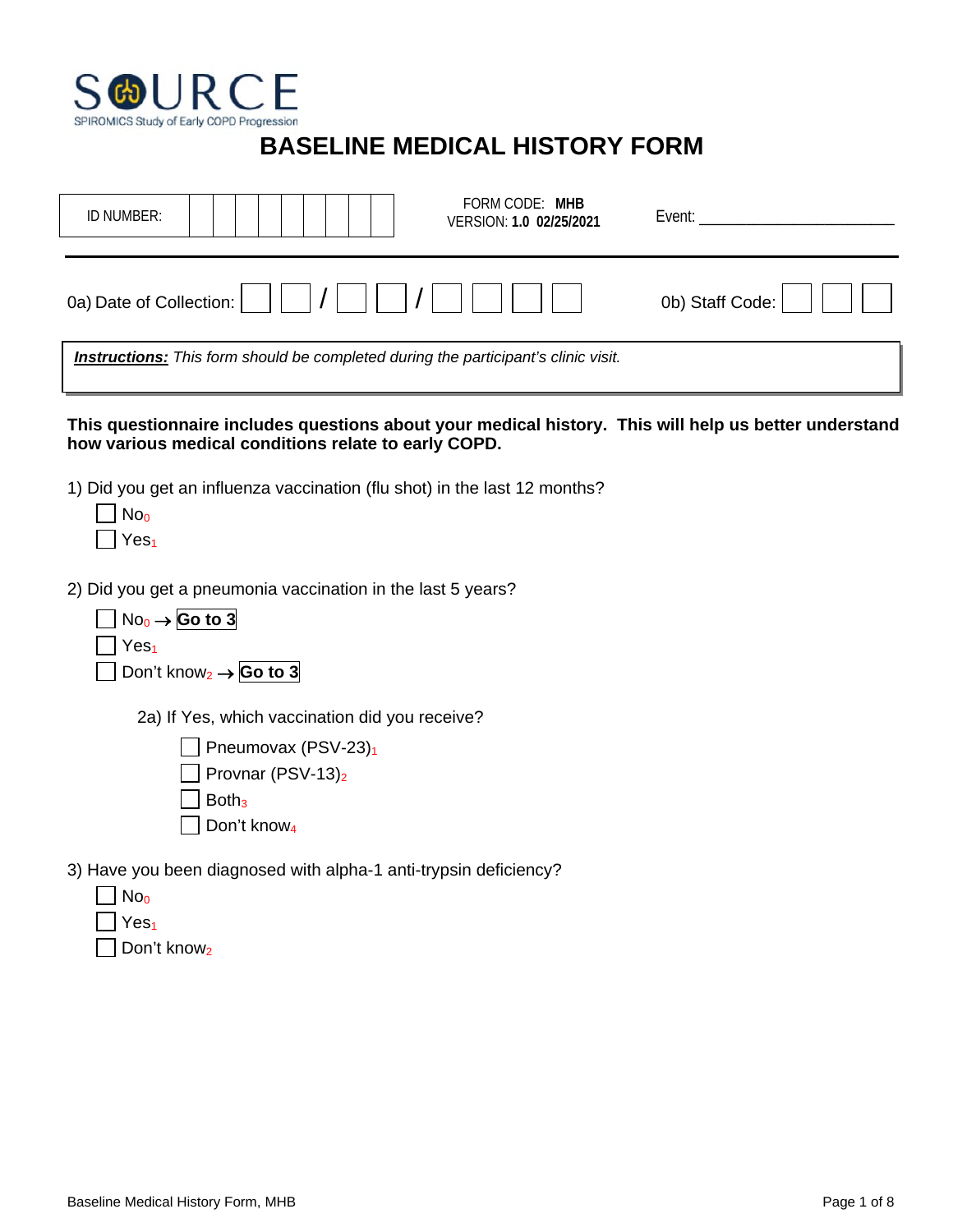| NUMBER: |  |  |  |  |
|---------|--|--|--|--|
|---------|--|--|--|--|

Have you seen a physician or other medical provider for any of the following problems in your lifetime?

|                | 4) Eyes, ears, nose, throat                        | $No_0$                      | Yes <sub>1</sub> | If Yes, please explain: |
|----------------|----------------------------------------------------|-----------------------------|------------------|-------------------------|
| 4a)            | Vision problems                                    |                             |                  |                         |
| 4 <sub>b</sub> | Hearing problems                                   |                             |                  |                         |
| 4c)            | <b>Dizziness</b>                                   |                             |                  |                         |
| 4d)            | Ears ringing                                       |                             |                  |                         |
| 4e)            | Sinusitis/rhinitis                                 |                             |                  |                         |
| 4f)            | Other                                              |                             |                  |                         |
|                | 5) Cardiovascular                                  | No <sub>0</sub>             | Yes <sub>1</sub> | If Yes, please explain: |
| 5a)            | High blood pressure                                | $\mathcal{L}_{\mathcal{A}}$ |                  |                         |
| 5b)            | Coronary artery disease                            |                             |                  |                         |
| 5c)            | Angina (chest pain)                                |                             |                  |                         |
| 5d)            | <b>Heart attack</b>                                |                             |                  |                         |
| 5e)            | Murmur                                             |                             |                  |                         |
| 5f)            | Palpitations, irregular<br>heartbeat               |                             |                  |                         |
| 5g)            | Valve disease                                      |                             |                  |                         |
| 5h)            | Congestive heart failure                           |                             |                  |                         |
| 5i)            | <b>Blood clots</b>                                 |                             |                  |                         |
| 5i)            | Poor circulation<br>(claudication)                 |                             |                  |                         |
| 5k)            | Heart surgery for                                  |                             |                  |                         |
|                | valve replacement                                  |                             |                  |                         |
| 5I)            | Heart surgery for bypass                           |                             |                  |                         |
| 5m)            | Heart procedure for<br>blockage (stent or balloon) | $\mathbf{1}$                |                  |                         |
| 5n)            | Heart procedure for<br>pacemaker or abnormal       |                             |                  |                         |
|                | heart rhythm                                       |                             |                  |                         |
|                | $5k$ 50) Other                                     |                             |                  |                         |
|                |                                                    |                             |                  |                         |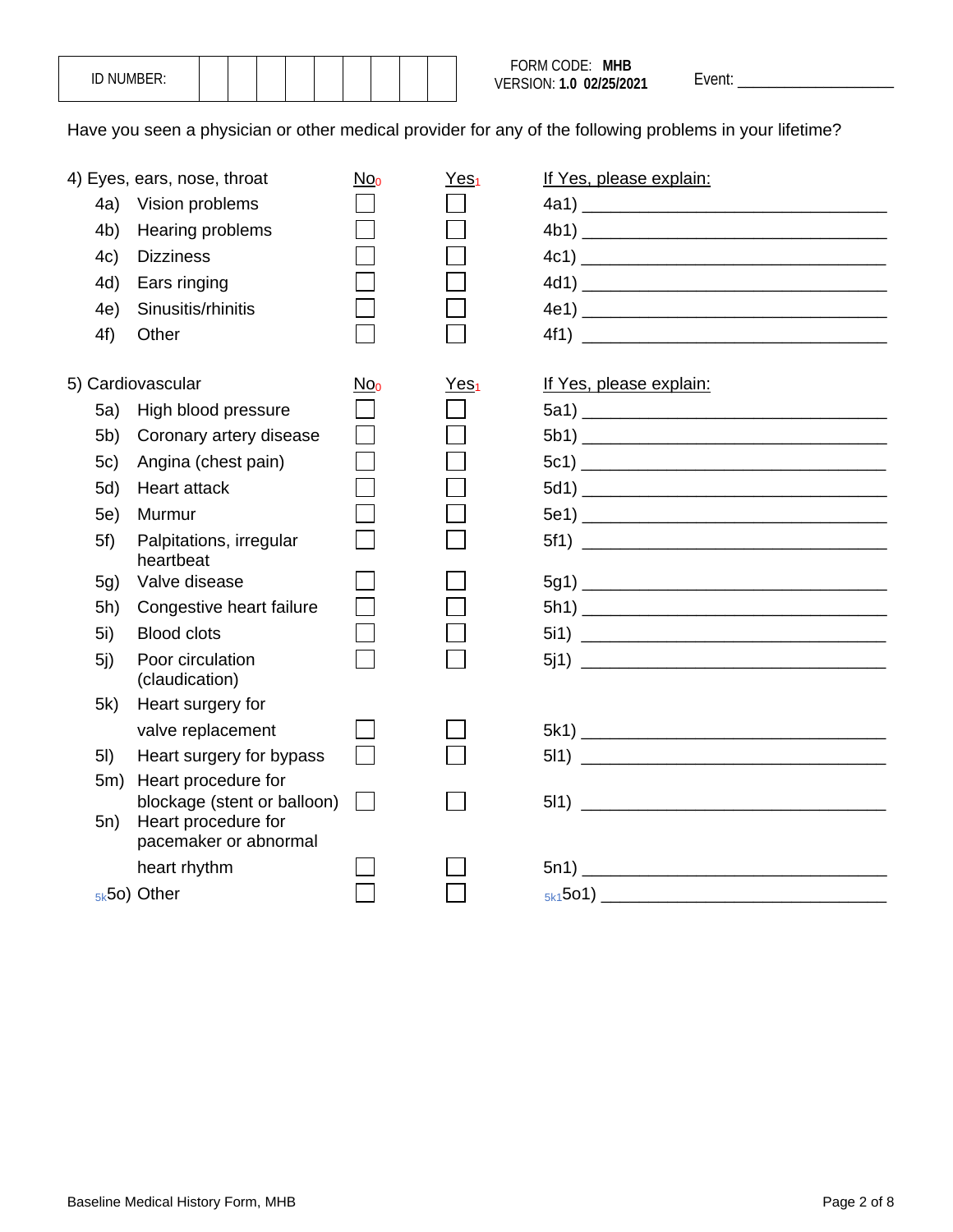|            | ID NUMBER:                                  |                 |                        | FORM CODE: MHB<br>VERSION: 1.0 02/25/2021 |
|------------|---------------------------------------------|-----------------|------------------------|-------------------------------------------|
|            | 6) Gastrointestinal                         | No <sub>0</sub> | <u>Yes<sub>1</sub></u> | If Yes, please explain:                   |
| 6a)        | Esophageal condition<br>or disease          |                 |                        |                                           |
| 6b)        | <b>Ulcers</b>                               |                 |                        |                                           |
| 6c)        | Hepatitis or jaundice                       |                 |                        |                                           |
| 6d)        | Crohn's disease or colitis                  |                 |                        |                                           |
| 6e)        | Gallstones                                  |                 |                        |                                           |
| 6f)        | Cirrhosis                                   |                 |                        |                                           |
| 6g)        | GERD (heart burn)                           |                 |                        |                                           |
| 6h)        | Hiatal hernia                               |                 |                        |                                           |
| 6i)        | Other                                       |                 |                        |                                           |
|            | 7) Pulmonary/vascular                       | No <sub>0</sub> | Yes <sub>1</sub>       | If Yes, please explain:                   |
| 7a)        | Intubation or respirator                    |                 |                        |                                           |
| 7b)        | Pneumothorax                                |                 |                        |                                           |
|            | (collapsed lung)                            |                 |                        |                                           |
| 7c)        | Tuberculosis                                |                 |                        |                                           |
| 7d)        | Pulmonary fibrosis                          |                 |                        |                                           |
| 7e)<br>7f) | Lung nodules<br>Pulmonary embolism          |                 |                        |                                           |
|            | or blood clot in lung                       |                 |                        |                                           |
| $7h$ 7g)   | Wedge resection                             |                 |                        |                                           |
|            | (surgery to remove part                     |                 |                        |                                           |
| 7h)        | or all of the lung)<br>Biopsy of lung with  |                 |                        |                                           |
|            | surgery or procedure                        |                 |                        | 7h1)                                      |
| $7g$ 7i)   | Other                                       |                 |                        |                                           |
|            | 8) Oncology/hematology                      | No <sub>0</sub> | Yes <sub>1</sub>       | If Yes, please explain:                   |
| 8a)        | Cancer (except basal<br>cell skin cancer)   |                 |                        |                                           |
| 8b)        | Anemia                                      |                 |                        |                                           |
| 8c)        | Other                                       |                 |                        |                                           |
|            | 9) Genitourinary and reproductive           | No <sub>0</sub> | Yes <sub>1</sub>       | If Yes, please explain:                   |
| 9a)        | Menstrual symptoms<br>(women)               |                 |                        |                                           |
| 9b)        | Enlarged prostate or BPH<br>(men)           |                 |                        |                                           |
| 9c)        | Bladder or kidney<br>problems/kidney stones |                 |                        |                                           |
| 9d)        | Other                                       |                 |                        |                                           |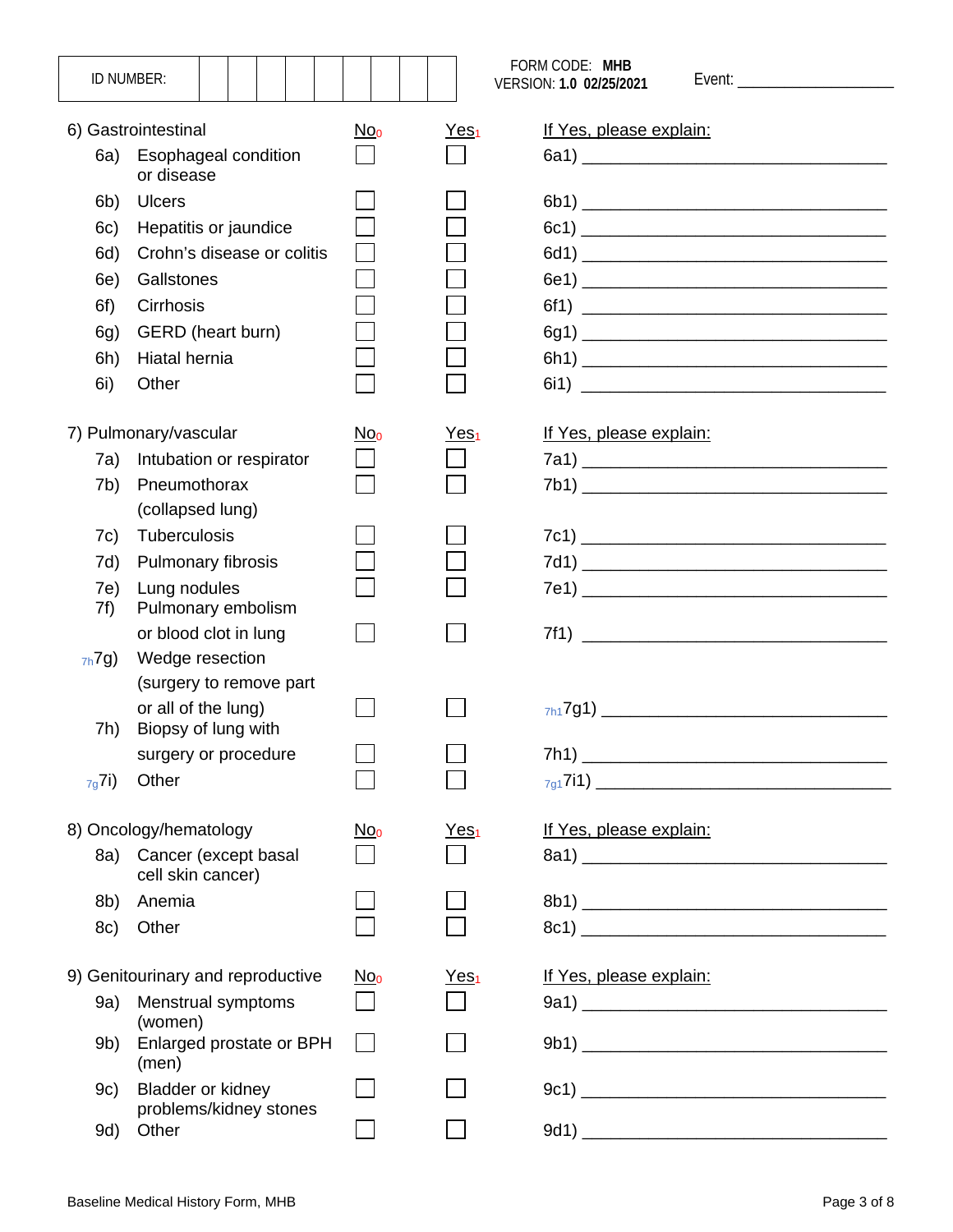| ID NUMBER:                                                                                                                                                     |                 |                        | FORM CODE: MHB<br>VERSION: 1.0 02/25/2021 |
|----------------------------------------------------------------------------------------------------------------------------------------------------------------|-----------------|------------------------|-------------------------------------------|
| 10) Endocrine<br>10a) Diabetes<br>10b) Thyroid<br>10c) Other                                                                                                   | No <sub>0</sub> | Yes <sub>1</sub>       | If Yes, please explain:                   |
| 11) Neurology<br>11a) Stroke<br>11b) Headaches<br>11c) Seizure<br>11d) Other                                                                                   | No <sub>0</sub> | <u>Yes<sub>1</sub></u> | If Yes, please explain:                   |
| 12) Muscular/skeletal<br>12a) Rheumatoid arthritis<br>12b) Gout<br>12c) Osteoporosis<br>12d) Fractures<br>12e) Joint pain<br>12f) Osteoarthritis<br>12g) Other | $No_0$          | Yes <sub>1</sub>       | If Yes, please explain:                   |
| 13) Dermatology<br>13a) Rashes/hives/eczema<br>13b) Psoriasis<br>13c) Shingles<br>13d) Other                                                                   | $No_0$          | <u>Yes<sub>1</sub></u> | If Yes, please explain:<br>13d1)          |
| 14) Infectious disease<br>14a) Atypical mycobacteria<br>(MAC, MAI)<br>14b) Fungal disease<br>14c) Other                                                        | <u>Noo</u>      | Yes <sub>1</sub>       | If Yes, please explain:                   |
| 15) Psychiatric<br>15a) Anxiety<br>15b) Depression<br>15c) Other                                                                                               | No <sub>0</sub> | Yes <sub>1</sub>       | If Yes, please explain:                   |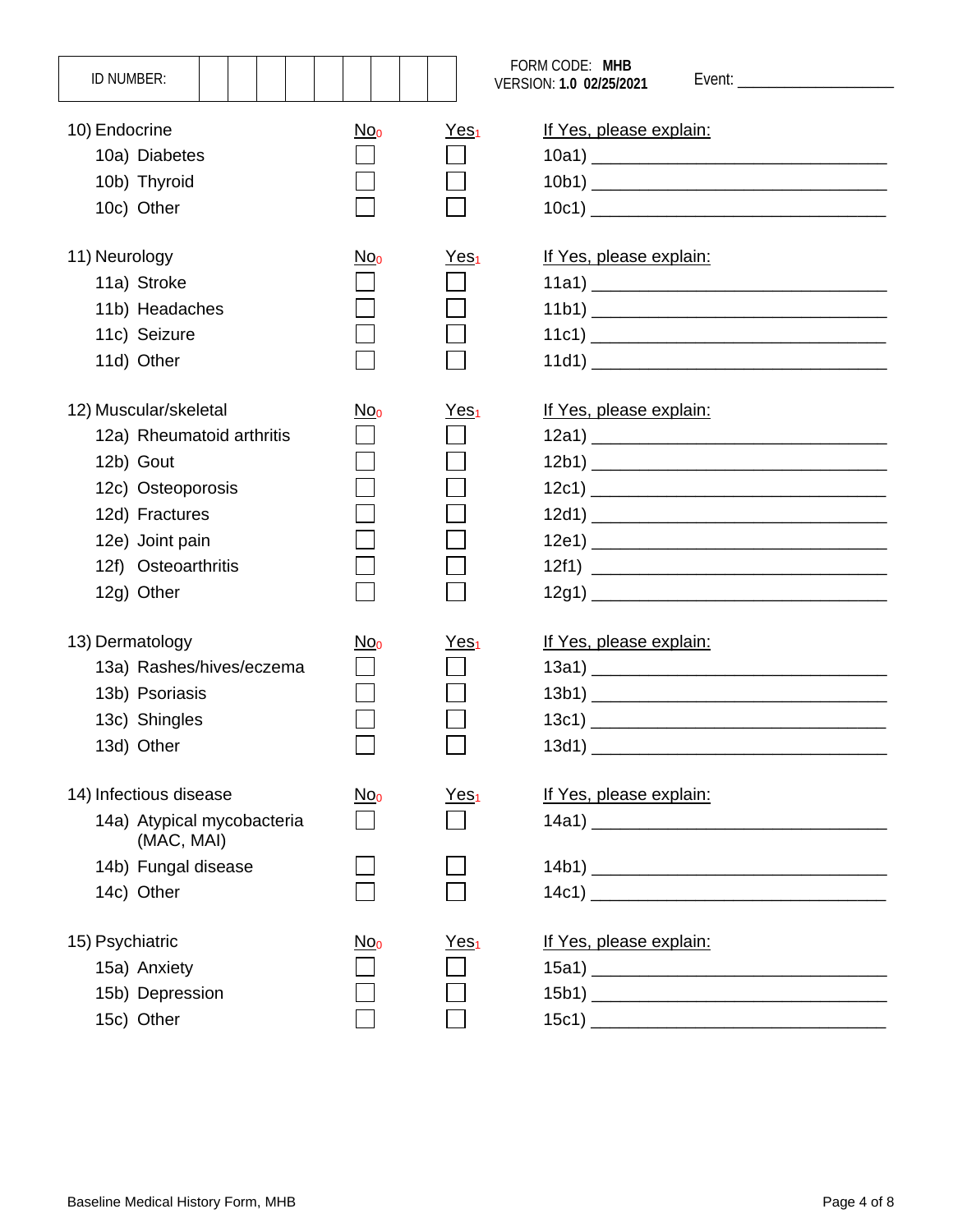| ID NUMBER:                                                        |  |  |                 |  |                        | FORM CODE: MHB<br>VERSION: 1.0 02/25/2021    | Event: Event and the second service of the service of the service of the service of the series of the series of the series of the series of the series of the series of the series of the series of the series of the series o |
|-------------------------------------------------------------------|--|--|-----------------|--|------------------------|----------------------------------------------|--------------------------------------------------------------------------------------------------------------------------------------------------------------------------------------------------------------------------------|
| 16) Other significant problems<br>not reported in questions 4 -15 |  |  | No <sub>0</sub> |  | <u>Yes<sub>1</sub></u> | If Yes, please list:<br>16c)<br>16d)<br>16e) | 16a)<br>16b)                                                                                                                                                                                                                   |

**Now I am going to ask you some questions about your possible use of alcoholic beverages or drugs, not including cannabis (marijuana, hashish), during the last 12 months. By alcoholic beverages, I mean beer, wine, vodka, etc. Please remember that all information that you give us is confidential, and only certified personnel will have access to this information.**

17) How often do you have a drink containing alcohol?

| Never <sub>0</sub> $\rightarrow$ Go to 25      |  |
|------------------------------------------------|--|
| $\mathbf{1}$ and $\mathbf{1}$ and $\mathbf{1}$ |  |

 $\Box$  Monthly or less<sub>1</sub>

 $\Box$  2 to 4 times per month<sub>2</sub>

 $\vert$  2 to 3 times per week<sub>3</sub>

 $\Box$  4 or more times per week<sub>4</sub>

18) How many drinks containing alcohol do you have on a typical day when you are drinking?

- $\Box$  1 or 2<sub>0</sub>
- $\Box$  3 or 4<sub>1</sub>
- $5$  or  $6<sub>2</sub>$
- $|$  | 7, 8, or  $9_3$
- $\Box$  10 or more<sub>4</sub>

19) How often do you have six or more drinks on one occasion?

- $\Box$  Never<sub>0</sub>
- $\Box$  Less than monthly<sub>1</sub>

 $\Box$  Monthly<sub>2</sub>

 $\Box$  Weekly<sub>3</sub>

 $\Box$  Daily or almost daily<sub>4</sub>

## → **IF the Total Score for 18 and 19 = 0, Go to 25**

20) How often during the last 12 months have you found that you were not able to stop drinking once you had started?

 $\Box$  Nevero

 $\Box$  Less than monthly<sub>1</sub>

 $\vert$  Monthly<sub>2</sub>

 $\Box$  Weekly<sub>3</sub>

 $\Box$  Daily or almost daily<sub>4</sub>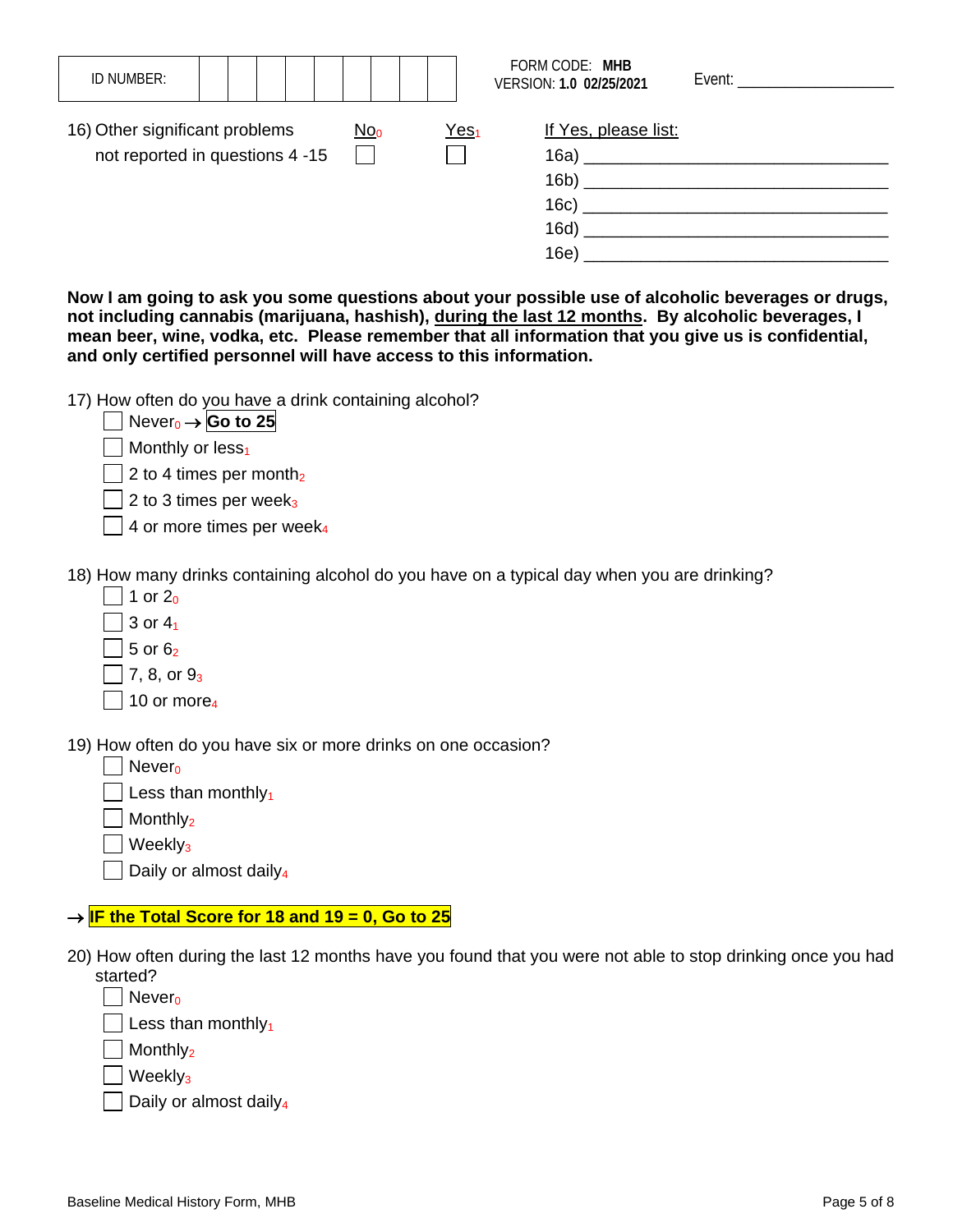| NUMBER:<br>ID.<br>$- \cdot \cdot$ |  |  |  |  |  |
|-----------------------------------|--|--|--|--|--|
|-----------------------------------|--|--|--|--|--|

- 21) How often during the last 12 months have you failed to do what was normally expected from you because of drinking?
	- $\blacksquare$  Never<sub>0</sub>

 $\boxed{\phantom{1}}$  Less than monthly<sub>1</sub>

 $\Box$  Monthly<sub>2</sub>

 $\sqrt{\frac{1}{1}}$  Weekly<sub>3</sub>

- $\vert$  Daily or almost daily<sub>4</sub>
- 22) How often during the last 12 months have you needed a first drink in the morning to get yourself going after a heavy drinking session?

 $\vert$  Never<sub>0</sub>

Less than monthly $_1$ 

Monthly<sub>2</sub>

 $\Box$  Weekly<sub>3</sub>

- $\Box$  Daily or almost daily<sub>4</sub>
- 23) How often during the last 12 months have you had a feeling of guilt or remorse after drinking?

 $\vert$  Never<sub>0</sub>

 $\Box$  Less than monthly<sub>1</sub>

Monthly<sub>2</sub>

 $\vert$  Weekly<sub>3</sub>

Daily or almost daily<sub>4</sub>

24) How often during the last 12 months have you been unable to remember what happened the night before because you had been drinking?

 $\blacksquare$  Never<sub>0</sub>

Less than monthly $_1$ 

 $M$ onthly<sub>2</sub>

 $\sqrt{ }$  Weekly<sub>3</sub>

 $\vert$  Daily or almost daily<sub>4</sub>

25) Have you or someone else been injured as a result of your drinking?

 $\Box$  No<sub>0</sub>

 $\Box$  Yes, but not in the last 12 months<sub>1</sub>

 $\vert$  Yes, during the last 12 months<sub>2</sub>

26) Has a relative or friend or a doctor or another health worker been concerned about your drinking or suggested you cut down?

 $\Box$  No<sub>0</sub>

Yes, but not in the last 12 months $_1$ 

 $\sqrt{ }$  Yes, during the last 12 months<sub>2</sub>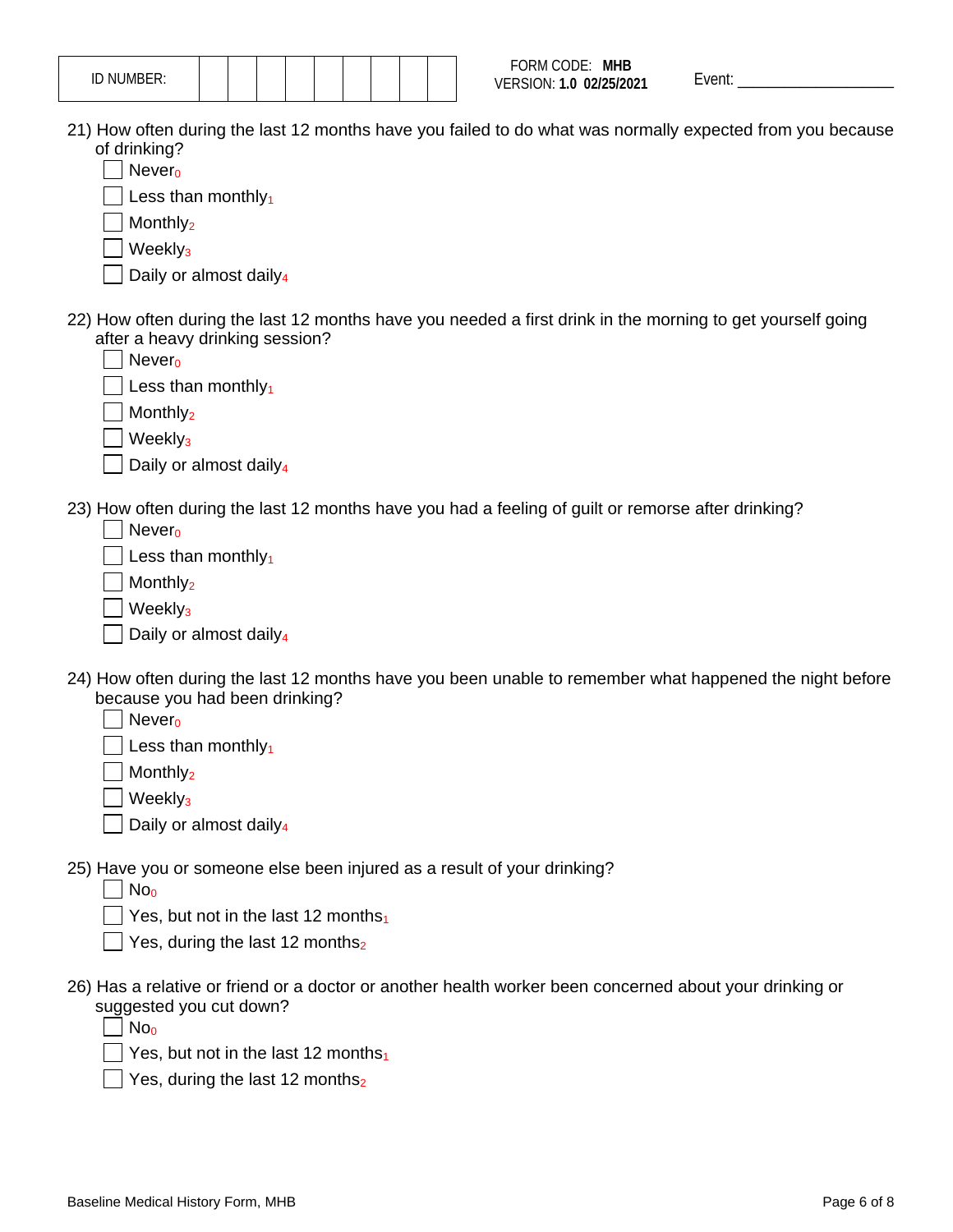|  | $IN$ $NII$ is $I\cap T\cap$<br>ID INUMBER:<br>. |  |  |  |  |  |
|--|-------------------------------------------------|--|--|--|--|--|
|  |                                                 |  |  |  |  |  |
|  |                                                 |  |  |  |  |  |

27) Have you ever injected, snorted, or inhaled any substance(s) for non-medical purposes such as cocaine, heroin, methamphetamines, opiates, and glue (DO NOT include marijuana or tobacco-based substances)?

|                                     |                                                                                                                        | No <sub>0</sub> | Yes <sub>1</sub> |           |
|-------------------------------------|------------------------------------------------------------------------------------------------------------------------|-----------------|------------------|-----------|
|                                     | 27a) Injected a substance<br>27b) Snorted a substance                                                                  |                 |                  |           |
|                                     | 27c) Smoked or inhaled a substance                                                                                     |                 |                  |           |
|                                     |                                                                                                                        |                 |                  |           |
|                                     | → <mark>IF participant is MALE, Go to End</mark>                                                                       |                 |                  |           |
|                                     | → <mark>IF participant is FEMALE, Continue with 28</mark>                                                              |                 |                  |           |
|                                     | 28) Have you reached menopause?<br>$No_0 \rightarrow$ Go to 29                                                         |                 |                  |           |
| Yes <sub>1</sub>                    | Don't know <sub>2</sub> $\rightarrow$ Go to 29                                                                         |                 |                  |           |
|                                     | 28a) If you have reached menopause, at what age did that occur?                                                        |                 |                  | years old |
| Yes <sub>1</sub>                    | 29) Have you ever used oral contraceptive medications?<br>$No_0 \rightarrow$ Go to 30                                  |                 |                  |           |
|                                     | 29a) If you have used oral contraceptives, for how many years?                                                         |                 |                  | years     |
| Yes <sub>1</sub>                    | 30) Have you ever used hormone replacement therapy?<br>$No_0 \rightarrow$ Go to 31                                     |                 |                  |           |
|                                     | 30a) If you have used hormone replacement therapy, for how many years?                                                 |                 |                  | years     |
| No <sub>0</sub><br>Yes <sub>1</sub> | 31) In the last 12 months, have you been pregnant?                                                                     |                 |                  |           |
| Yes <sub>1</sub>                    | 32) In the last 12 months, did you ever breastfeed?<br>$No0 \rightarrow$ Go to 33                                      |                 |                  |           |
|                                     | 32a) If you did breastfeed, for approximately how many total months did you breastfeed (total for all<br>pregnancies)? |                 |                  |           |
|                                     |                                                                                                                        |                 |                  | months    |